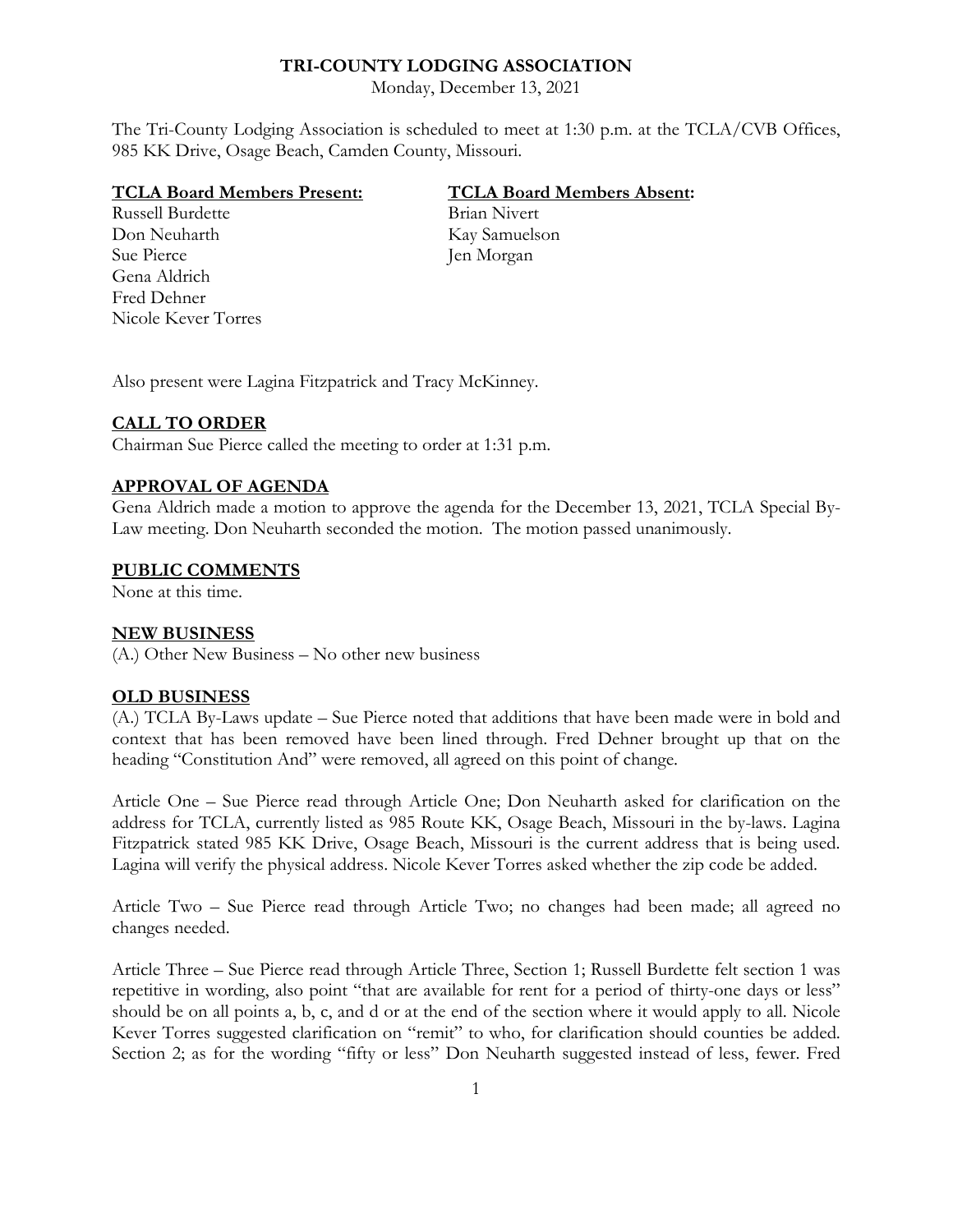Dehner questioned the wording for legal purposes.

Section 3; Don Neuharth suggested to have Advisory Board capitalized or add TCLA before for clarification on which advisory board. Lagina Fitzpatrick will consult with attorney Marc Ellinger for clarification and changes in Article Three. All agreed on clarification for changes.

Article Four – Sue Pierce read through Article Four, Section 1; Suggestion was made to remove the additional "each" that was written in the section. The removal of "general manager" brought a discussion of the changes, Don Neuharth explained there seems to add a sense of direct accountability of the owners.

Section 2; all agreed on the suggested changes.

Section 3; a) Regarding "nominations of board members", the insertion of "45 days in advance of the annual meeting" and "5 business days of such nomination or such nomination shall be deemed declined" were agreed upon. Lagina Fitzpatrick suggested keeping consistent with what is currently in the Business Districts By-Laws.

 b) and c) Discussion was had to change the wording for the understating that ballots can be mailed or emailed. The discussion turned to being able to verify identity when ballots are returned by mail, it was agreed upon when the ballots are returned, by mail they will need to be notarized or in person will need to have verify identification. There was the discussion and agreed to add "current on lodging tax collection to be eligible to vote". Ballots will be available on day of annual meeting in person also.

 d) Gena Aldrich and Russell Burdette stated wording was confusing. Lagina Fitzpatrick explained in the wording, a candidate cannot help tally votes and there will be a third party involved in the tally of votes. Don Neuharth suggests an "s" be added to the ballot that is listed second in the sentence.

 e) Discussion over "run-off", there was an agreement the if there was a lack of majority votes to one candidate, a run-off might have the same results if the process is repeated as suggested. Different opinions on how it should be handled, however there was a lack of agreement on how to have a successful a "run-off". Lagina Fitzpatrick will consult with Marc Ellinger regarding point "e" due to the group not liking the point of the "run off".

Section 4; a) All agreed no changes needed to be made.

 b) 1), 2) and 3) No changes, 4) Discussion was had over the wording of "gifts" and "loans" in this point, the understanding is that it is worded in the Statues this way and should it stay. Fred Dehner suggested to change "gifts" to "donations" if allowed, Gena Aldrich also suggested to remove "loans" due to what it implies, Lagina Fitzpatrick will consult with Marc Ellinger for the changes, all agreed. 5) No changes.

 c) Referring to meetings, 1) needs to have "monthly" removed, meeting will be quarterly. 2) The annual meeting will be held on the  $3<sup>rd</sup>$  day of March at a posted time, discussion was held regarding what will constitute a quorum, it was agreed that since there will be a three-person board, two board members present will make a quorum for the annual meeting, all agreed. 4) no changes needed.

Section 5; no changes needed.

Section 6; Russell Burdette suggested to insert "TCLA" before advisory board, all agreed.

Article Five – Sue Pierce read through Article Five; Russell Burdette suggested to capitalize Lodging Association in the first sentence, all agreed.

Article Six – Sue Pierce read through Article Six; Russell Burdette stated that it was confusing when it reads all counties, he would like clarification, Sue Pierce suggested to add "in Camden, Miller, and